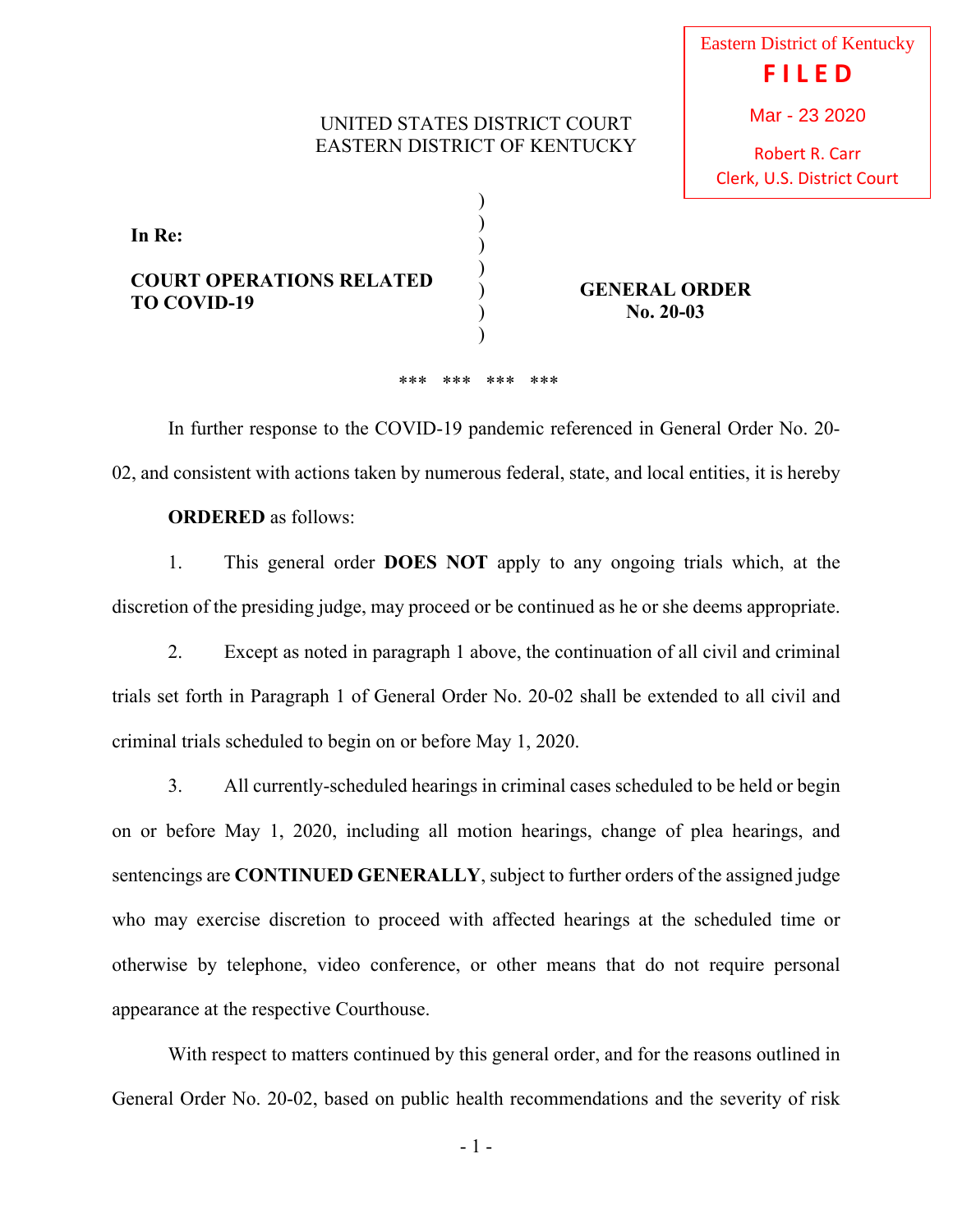posed to the public the time period of the continuance caused by this general order shall be excluded under the Speedy Trial Act, as the Court specifically finds that the ends of justice served by ordering the continuance outweigh the best interests of the public and the defendant's right to a more speedy trial. 18 U.S.C.  $\S$  3161(h)(7)(A). Subject to intervening orders, the period of exclusion shall be from March 16, 2020 to May 1, 2020. The district judge assigned to the matter may further extend this period if circumstances warrant.<sup>1</sup>

 4. Initial appearances on indictments and complaints, as well as alleged violations of pretrial or supervised release or probation, and detention hearings will proceed with utilization of remote attendance to the fullest extent practicable. However, appearances in any such matters ordered by summons will be continued to a date after May 1, 2020. If facilities

<sup>1</sup> On March 11, 2020, the World Health Organization characterized COVID-19 a pandemic. (*See WHO Director-General's opening remarks at the media briefing on Covid-19*, https://www.who.int/dg/speeches/detail/who-director-general-s-opening-remarks-at-themedia-briefing-on-covid-19---11-march-2020 (last updated Mar. 11, 2020).) Thereafter, On March 13, 2020, President Donald Trump declared a national emergency. (*See Remarks by President Trump, Vice President Pence, and Members of the Coronavirus Task Force in Press Conference*, https://www.whitehouse.gov/briefings-statements/remarks-president-trumpvice-president-pence-members-coronavirus-task-force-press-conference-3/ (issued Mar. 13, 2020).) To slow the viral spread, the President and the White House Coronavirus Task Force, on March 16, 2020, issued guidance recommending that Americans "[w]ork or engage in schooling from home whenever possible." (*See Coronavirus Guidelines for America*, https://www.whitehouse.gov/briefings-statements/coronavirus-guidelines-america/ (issued Mar. 16, 2020).)

These statements, declarations, recommendations and guidance further support the Court's finding that "the ends of justice served by [this general order] outweigh the best interest of the public and the defendant" (or defendants) in a speedy trial. *See* 18 U.S.C. § 3161(h)(7)(A); *cf. United States v. Scott*, 245 F. App'x 391, 394 (5th Cir. 2007) (affirming excludability of "Hurricane-Katrina-related continuance"); *In re Extension of Certain Deadlines in Criminal Cases as a Result of Hurricane Sandy & Court Closure*, 2012 WL 5359631, at \*1 (S.D.N.Y. Oct. 29, 2012) (excluding delay attributable to Hurricane Sandy for "any pending criminal cases requiring action by a grand jury[.]"). The judge assigned to the respective matter will re-set proceedings as soon as the concerns motivating the general continuance sufficiently dissipate.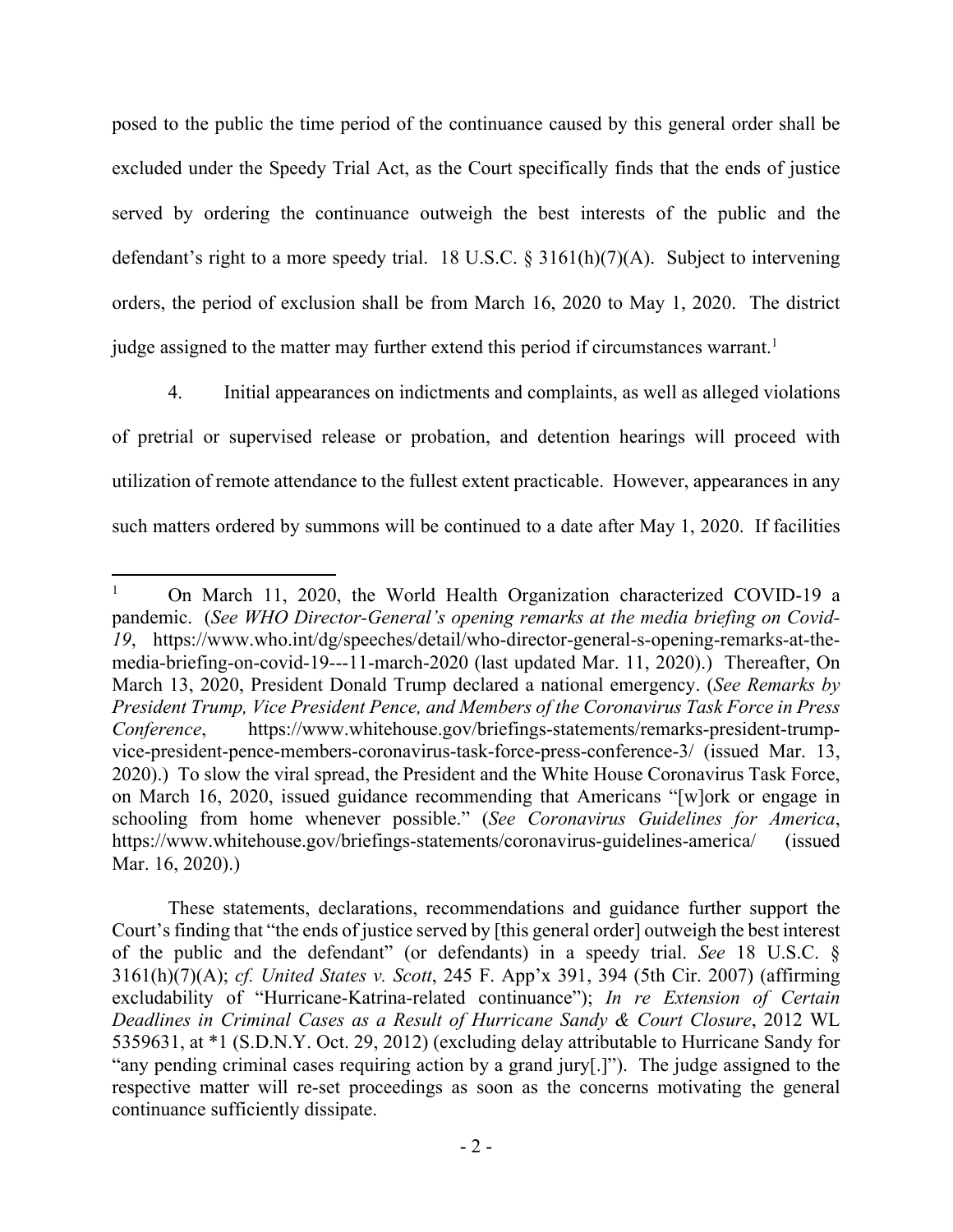are available, judges assigned to these matters may conduct proceedings by video conference with such consent of the parties as may be deemed necessary or required by statute or the Federal Rules of Criminal Procedure.

 5. Subject to the exception below for temporary restraining orders, preliminary injunctions, and other emergency matters, all in-person hearings in civil cases scheduled through May 1, 2020, are **CONTINUED GENERALLY**. The assigned judge in each case may exercise discretion to proceed with the hearing at the scheduled time or otherwise by telephone, video conference, or other means that do not require personal appearance at the respective Courthouse.

 6. Absent exceptional circumstances, all hearings in emergency matters, including requests or applications for temporary restraining orders and preliminary injunctions, shall be conducted by telephone, video conference, or other means that do not require in-person attendance of parties, counsel, and witnesses.

 7. If a prison, jail or detention facility utilized by this district informs the United States Marshal ("USMS") that an inmate is ill, the inmate shall not be brought to the respective Courthouse that day, and the USMS shall inform the appropriate judge of that fact.

 8. All naturalization ceremonies scheduled through May 1, 2020, are **CONTINUED GENERALLY** and may be rescheduled by subsequent notice.

 9. All settlement conferences scheduled through May 1, 2020, are **CONTINUED GENERALLY**. Questions concerning rescheduling settlement conferences should be directed to the judge assigned to conduct the settlement conference.

- 3 -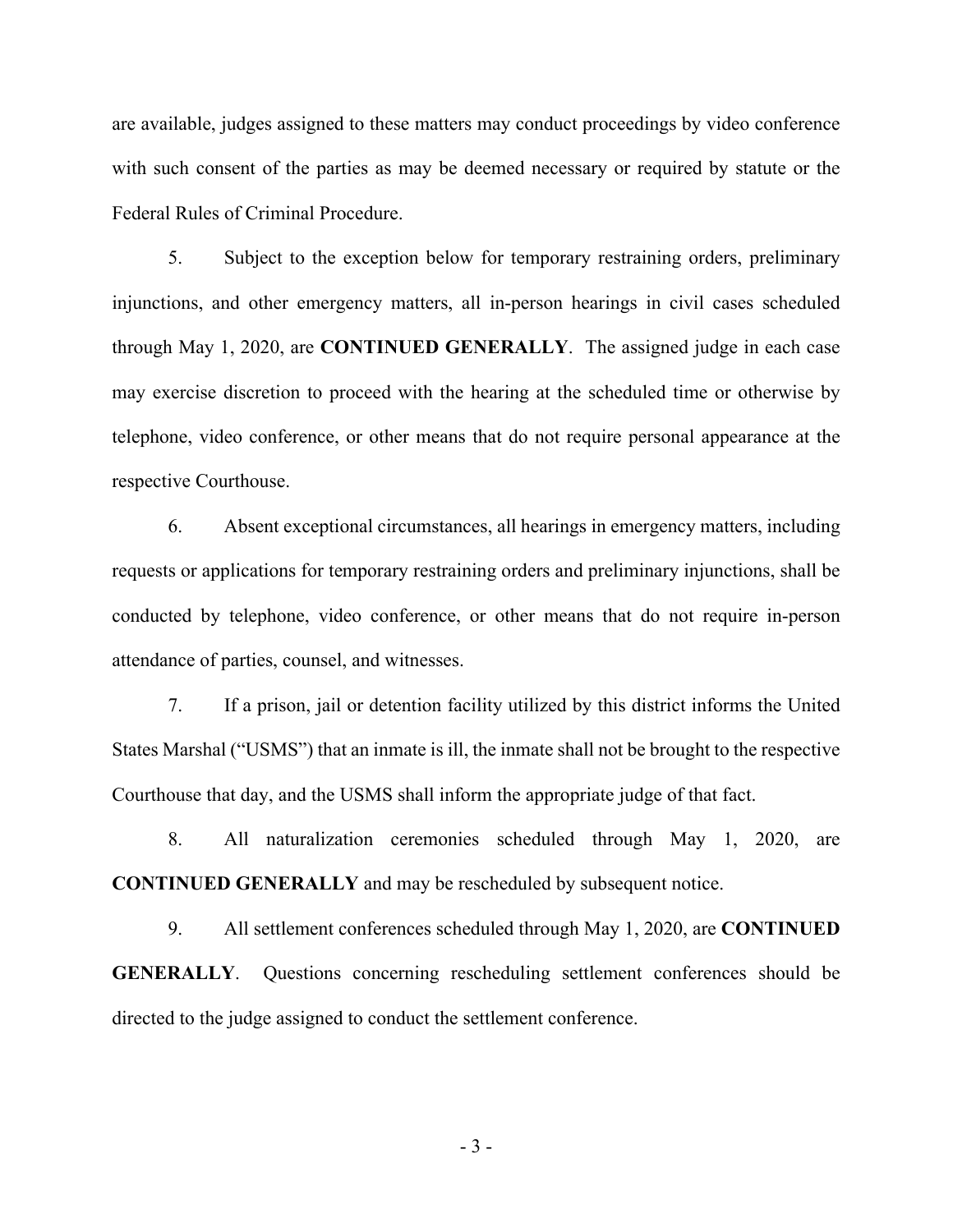10. All misdemeanor and petty offense dockets scheduled through May 1, 2020, are **CONTINUED GENERALLY**. New dates for the cases scheduled on such dockets shall be rescheduled without the need to file motions with the Court.

 11. For all Complaints filed pursuant to the False Claims Act, 31 U.S.C. § 3729 *et seq.*, which remain under seal, the Court finds that, pursuant to 31 U.S.C. § 3730(b)(3), good cause exists to grant the United States an extension of time in which to intervene in said actions due to the COVID-19 pandemic and the logistical constraints it has created. For all sealed *qui tam* actions filed pursuant to 31 U.S.C. § 3729 *et seq.*, the United States shall have an additional 60 days from the current intervention deadline in which to intervene in said action or to notify the Court that it declines to do so. Nothing in this general order shall be construed to limit the United States from seeking additional extensions of time in said cases.

 12. The Courthouses in this district remain open for mission-critical functions of the judiciary, but the public and members of the bar are directed to come to Courthouses only as necessary for official court-related activities, including case filings that cannot be submitted electronically, attendance for in-person criminal hearings as described above, and similar appearances. Further, effective **Tuesday, March 24, 2020**, through **May 1, 2020**, all Courthouses in this district will be open to the public on a restricted schedule, **Monday through Friday** (excluding holidays), **from 10:00 a.m. Eastern Time to 2:00 p.m. Eastern Time**.

 13. It is further **ORDERED** that the following individuals shall not enter any United States Courthouse in the Eastern District of Kentucky:

- 4 -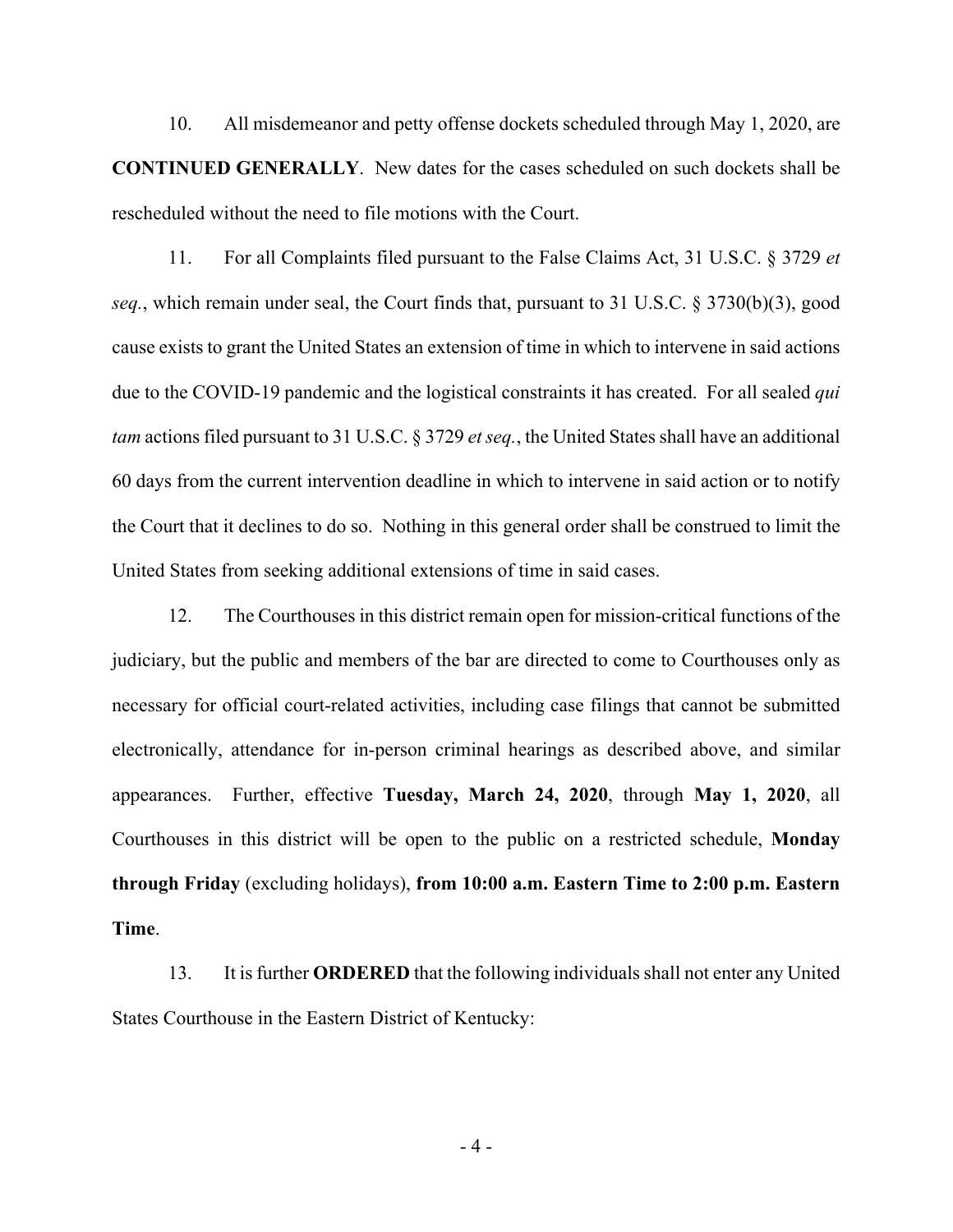a. any person who has traveled internationally within the past 14 days prior to the date of the entry of this general order or the date on which such individual is seeking entry into a Courthouse within this district;

 b. any person who resides or has been in contact with someone who has traveled internationally within the past 14 days;

 c. any person who has been asked to self-quarantine by any doctor, health professional, hospital, health agency, or other healthcare provider;

 d. any person who has been diagnosed with or has had contact with anyone who has been diagnosed with COVID-19; or

e. any person experiencing fever, cough, or shortness of breath.

 To ensure the implementation of this provision, the USMS and Court Security Officers are **DIRECTED** to screen all visitors entering any United States Courthouse located within the Eastern District of Kentucky consistent with these visitor restrictions and shall deny entry to anyone attempting to enter in violation of this general order.

 14. Except to the extent amended by this general order, all other provisions of General Order No. 20-02 remain in effect.

 15. As dictated by the ever-changing circumstances and the anticipated increase in community spread of COVID-19, the Court may issue further responses, orders, and directives as the situation requires, including possible extensions of the timeframes set forth in this general order.

- 5 -